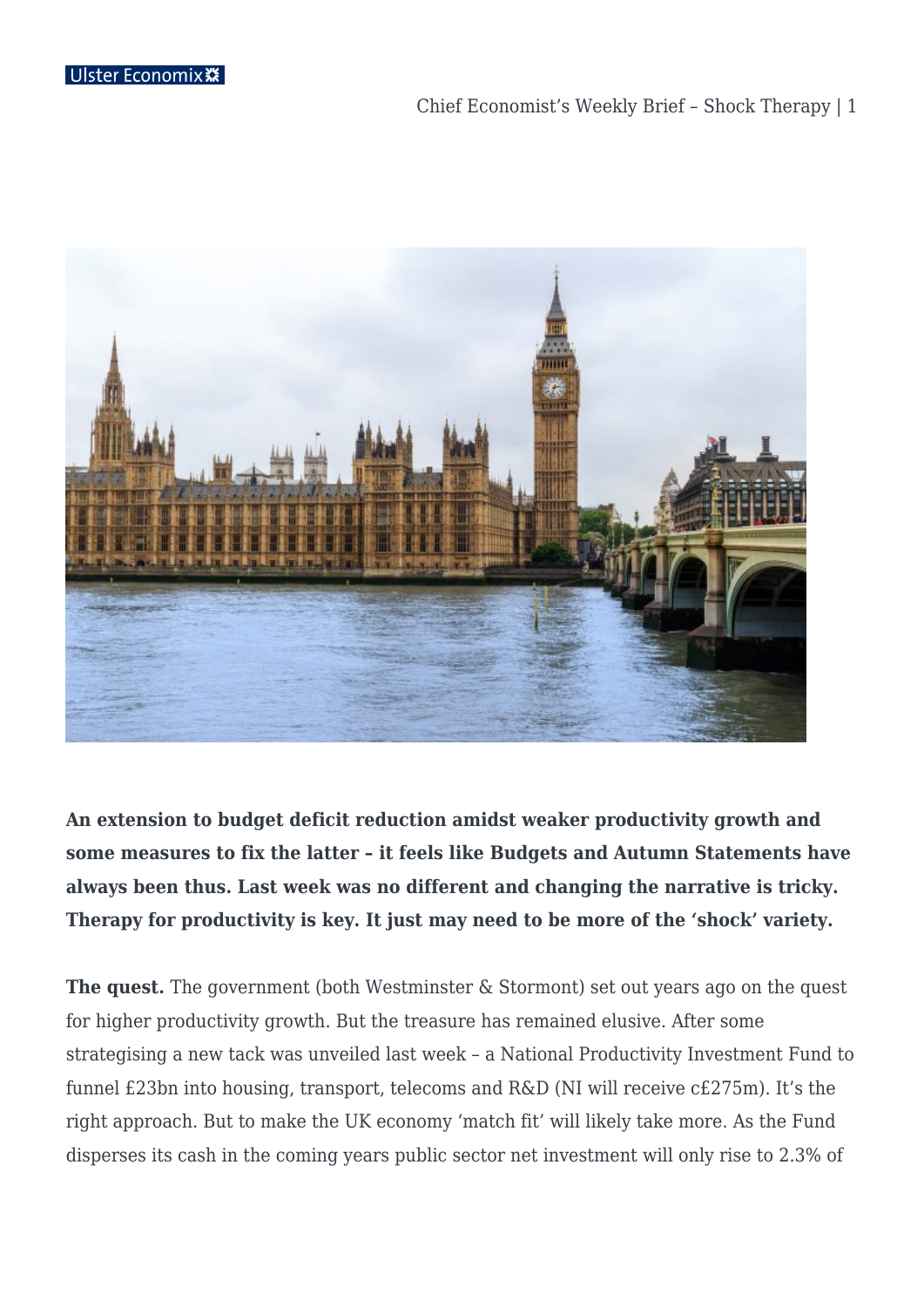GDP – roughly where it was between 2010 and 2013 (it's currently just 1.8% of GDP). In the 1960s and 1970s it was close to 5%. Like the inevitable topping up of the Christmas pot, so too will the country's Productivity Fund probably need more cash.

**Flexibility.** If that is the case, the Chancellor has some room for manoeuvre…potentially. Reneging on the previous Chancellor's commitment to balancing the budget by 2019/20 and adopting more a more flexible approach to reducing the deficit has in effect freed up £56bn (2.5% of GDP) between now and 2020/21 according to the Office for Budget Responsibility. A lot of that is swallowed up by growth downgrades in 2017 and 2018. But there's an estimated £26.5bn (1.2% of GDP) for further spending measures as long as the 'structural' part of the deficit isn't judged to be worse.

**Still strong.** At least in the meantime UK growth looks good. Q3 GDP growth was confirmed at 0.5% from Q2 and 2.3% compared to last year. The consumer provided the biggest punch again with households' expenditure rising 0.7%. A gain in net trade was largely offset by a fall in inventories. The swings in trade and inventories don't look very meaningful as they largely reverse equal and opposite moves in Q2, complicating the picture rather than clarifying it. Elsewhere, investment made a big contribution….

**Undeterred.** …with UK business investment rising by 0.9% in Q3 as firms failed to flinch at the referendum result. The Office for National Statistics cautioned that much of this may have been committed before the vote, but it's still good news. It could have been very different. Back in August the Bank of England expected business investment to contract 1.75%. That was revised up to a fall of 0.75% just four weeks ago. So for growth to be strongly positive at this stage suggests the chances of an investment-led slowdown in the coming quarters are smaller than generally thought. It's clear is the UK's post-referendum performance has been better than expected.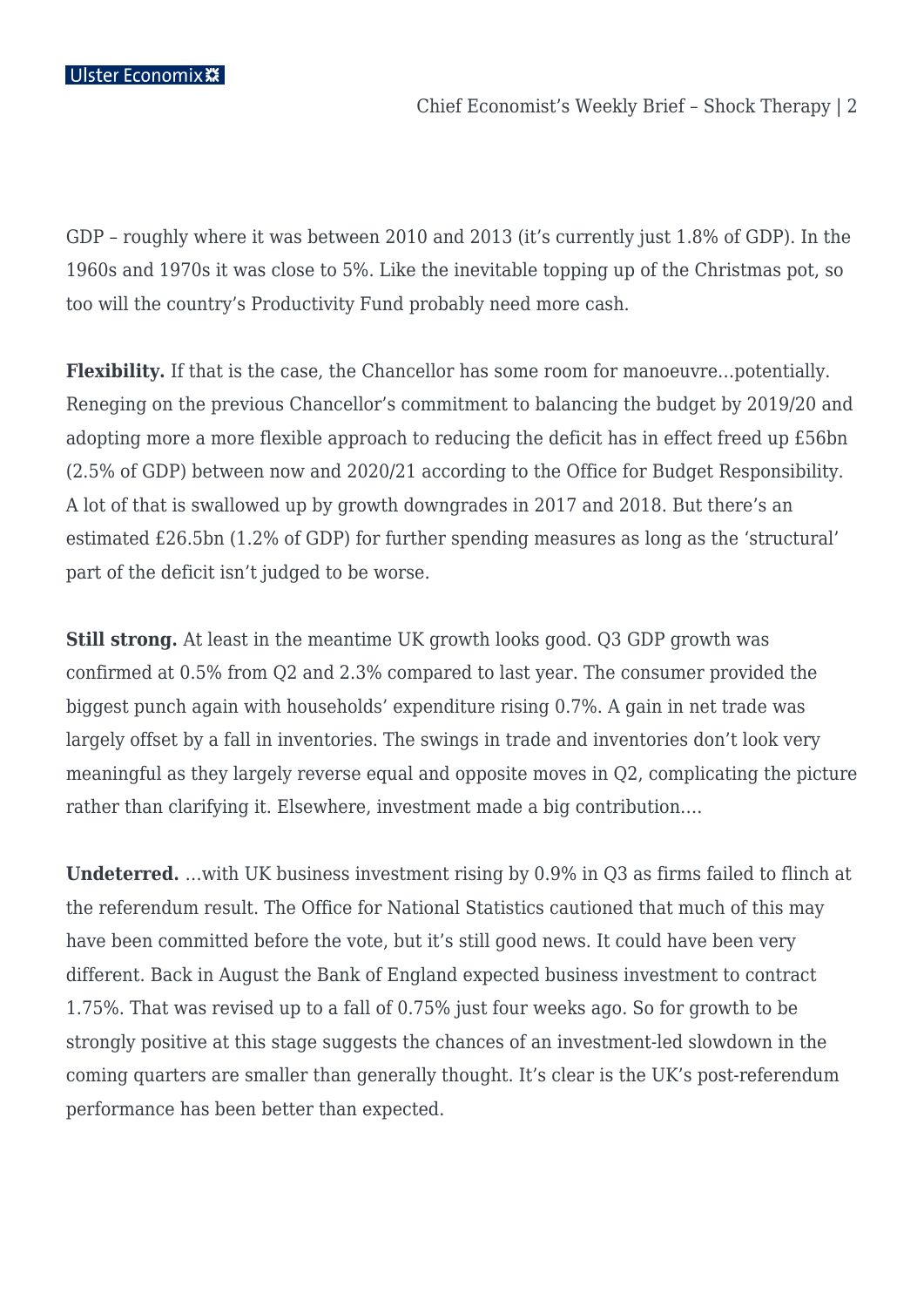**Not so neat**. One in every eight young people in the UK is neither working nor in education or training. Referred to by the ugly acronym NEETs, the size of the group has fallen substantially from one in six after the recession but remains high. Fewer than half of the NEETs are actually unemployed; most are outside the job market. With uncertainty over migration and an ageing workforce, getting them in or closer to work is important to them and to our longer term economic prospects.

**A matter of life and death.** Napoleon famously called Britain a nation of shopkeepers. We're actually a nation of employers. Over 380,000 businesses were 'born' last year, the most since at least 2010. The number of businesses 'deaths' also rose, to 252,000, or about 9% of businesses. While painful for owners, high churn is good for economy – shaking the cornflakes packet helps ensure the UK has more efficient, profitable businesses that offer what customers want. And if start-ups are a guide, we're wanting more business support and consultancy and software programming services. In 2015 these three comprised fewer than one-in-five businesses yet accounted for one-in-four business births.

**The worst of both worlds.** When it comes to Northern Ireland, business churn and Schumpeter's "creative destruction" are somewhat lacking. NI has the lowest business birth and death rates within the UK. London, not surprisingly is at the other end of the spectrum. Encouragingly though the number of business births in NI soared by 13% y/y last year to 5,440. Deaths on the other hand fell 11% to 3,985 – the lowest level since at least 2010. This sounds like a success story worth celebrating but it is not. More deaths is (economically speaking) a good thing but don't expect such a target to feature in the Programme for Government anytime soon.

**Closer**. The Fed is edging ever closer to another interest rate rise. Minutes of its preelection meeting show most members thought that its next move would come "relatively soon". If the subsequent rise in expectations about future inflation is accompanied by decent